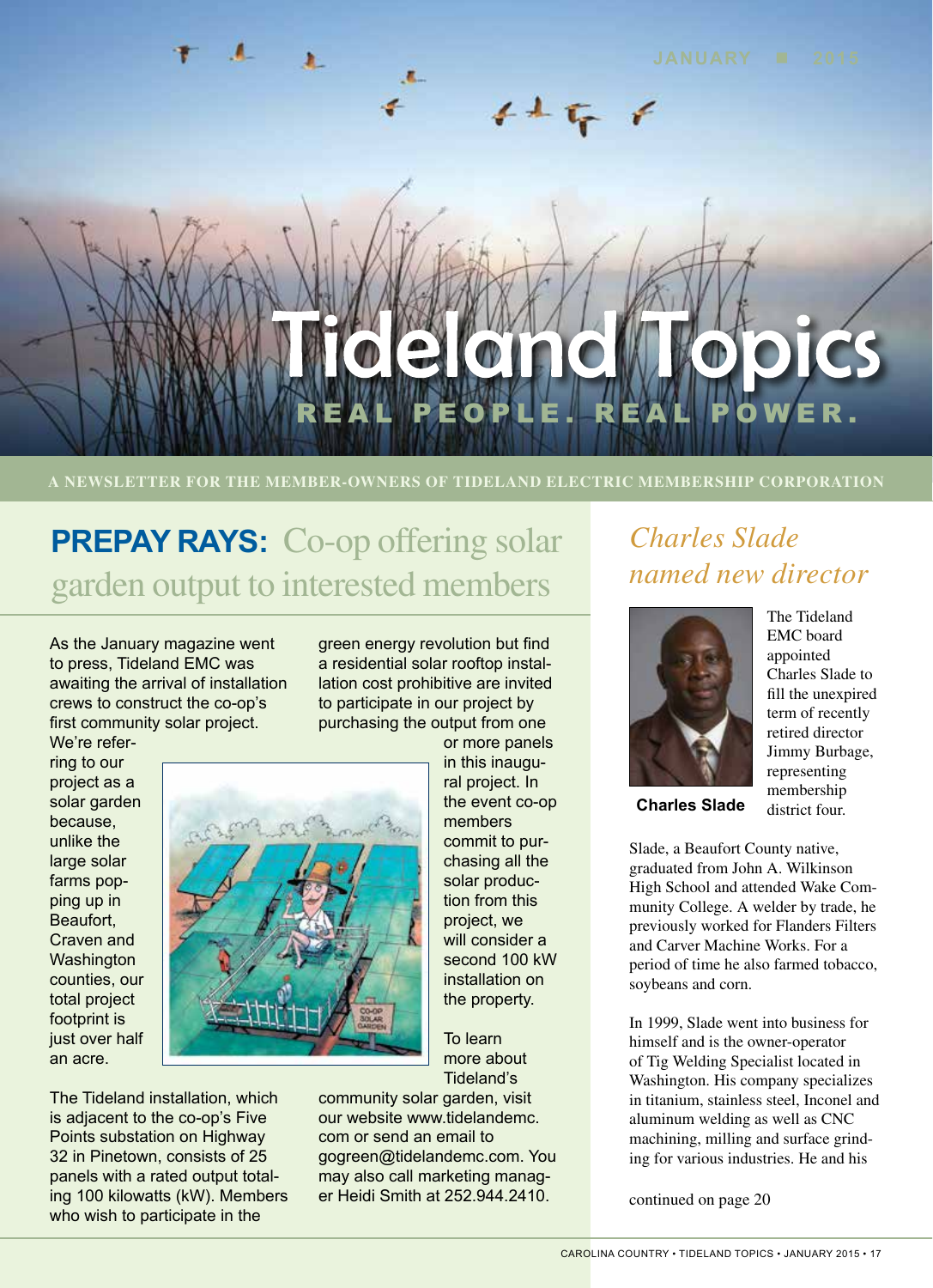

### **Right-of-Way Maintenance Update**

In January, our contractors, Lucas Tree Experts, will be trimming trees in Pantego.

Mowing crews will be working in Sidney, Pamlico Beach and Pantego.

Please lend your full support to our tree trimming efforts. Trees are the number one cause of outages.

# *Message to our Member-Owners: State of the App*

On November 13, Tideland EMC inked another milestone in our co-op's history with the launch of secure member account mobile apps. That day we notified nearly 5,000 members via an email blast about the app

availability.

Before the day was out more than 160 members had downloaded the mobile apps. By the first week in December the total number of downloads had reached 222 between Google Play and the iOS Store.

While we've learned that constant change is increasingly the norm in today's technology driven world, even those who worked to launch mobile member service were surprised how popular it proved to be right out of the gate.

To find the free download simply search the Apple or Google Play stores for "MY



TIDELAND." To securely access your Tideland account you use the same login credentials as you would for the online member portal. If you have any difficulty with your credentials, call our

24 Member Service Center at 1.800.637.1079 and a call center representative will be glad to help you navigate login.

**By Paul Spruill** General Manager & CEO

The MY TIDELAND mobile app allows you to securely do anything you would normally do through the member portal.

•Check your account balance

•Make secure payments

•View kWh use (both daily & monthly)

•Manage alerts and reminders

So come on get "app-y" by downloading MY TIDELAND today!



#### **Tideland College Scholarships**

**Eligible:** Graduating high school seniors served by Tideland

**Eight** \$1,000 non-renewable scholarships for students attending college or community college

**Deadline To Apply:** March 20, 2015



**Youth Tour to Washington, DC Dates:** June 13-19, 2015

**Eligible:** Rising high school juniors and seniors served by Tideland

**All-expense-paid trip** to learn about co-ops as well as our nation's history and governance

**Deadline To Apply:** March 13, 2015



#### **UNC & NC State Summer Basketball Camps**

**Camp Dates:** to be determined

**Eligible:** Rising sixth, seventh and eighth grades served by Tideland

**All-expense-paid trip.** Girls attend NC State Camp. Boys attend UNC Roy Williams Camp

**Deadline To Apply:** March 31, 2015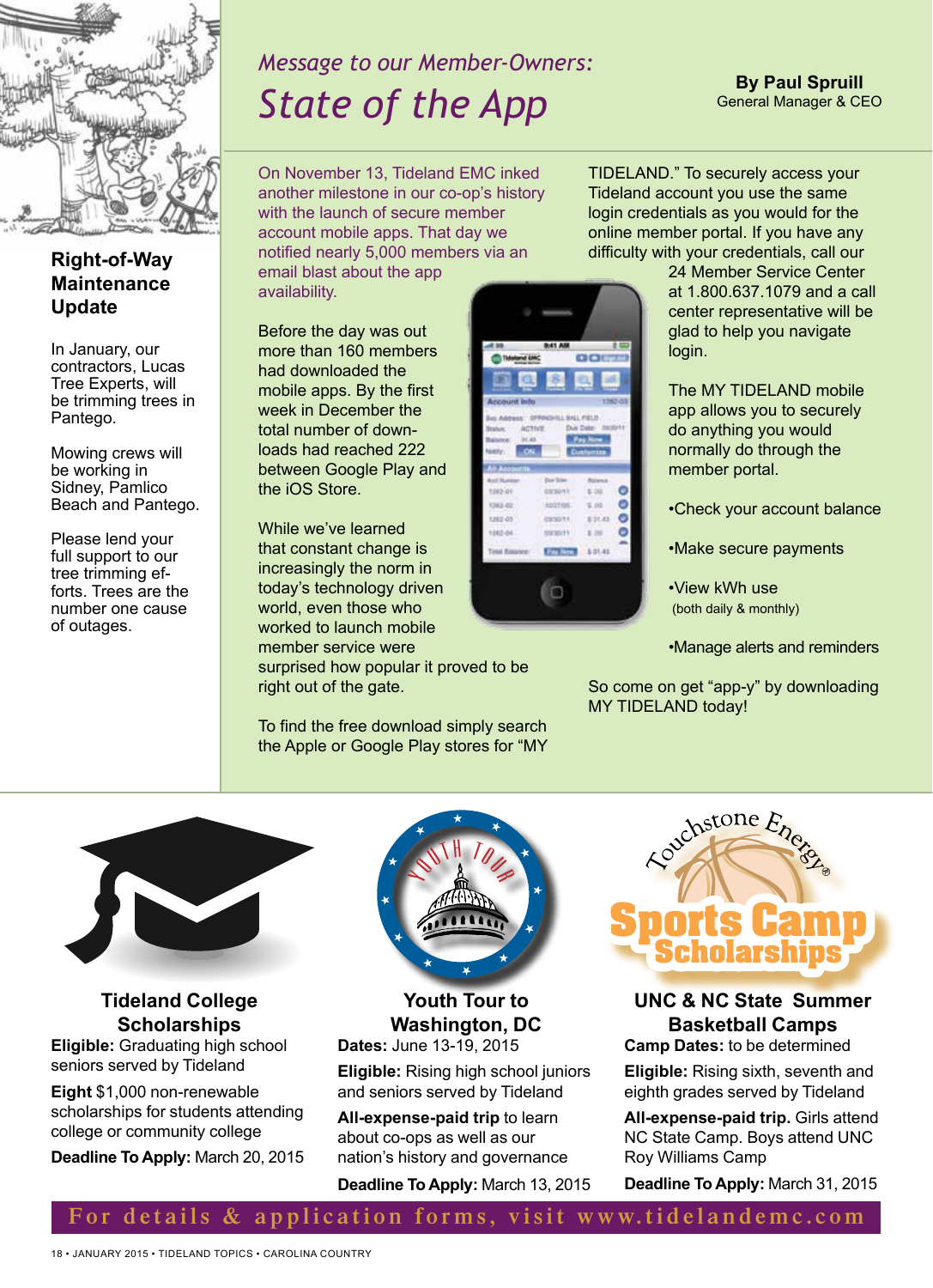

#### **CONGRATULATIONS TO THIS YEAR'S BRIGHT IDEAS CLASSROOM GRANT AWARD WINNERS!**

#### Tami Wagaman Northside High School "What Impact Do We Have?"

Earth and environmental sciences honors students will conduct research related to water and soil quality, weather, acid rain and landfill management practices.

#### Maureen Predergast Pamlico County Middle School "Reducing Our Environmental Impact" Students will study invidual behavior and how it impacts energy use and

Sugan Leggett-Baker Washington High School "Flipping for Engagement!"

landfill waste.

Students will create visual journals and instructional videos to document lab processes, study how habitat loss impacts biodiversity, and explore the effects of air pollution.

#### Joy McCracken, Judy Cleary, Lindsay Elks and Julie Billups SW Snowden Elementary School "Fish for Thought"

With the help of local commercial fishermen, students will populate, care for, study and document the life forms for a salt water aquarium.

#### Alison Bennett

Pamlico County High School "Real Science is Scarier than Fiction" Funds will be used to expand the science reading collection by 162 books.

Mary Jo Masters and Debra Lewis Arapahoe Charter School "I See You: Drones in Today's World" Funds will be used to purchase a quadcopter drone with Wi-Fi video

capabilities.



Emily Harper and Sara Forgione Arapahoe Charter "iNaturalist"

Students will study the NC state tree, the

Long Leaf Pine, which has begun to disappear from the state and national landscape.

#### James Wood **Chocowinity** Middle School "A Habit for a Lifetime"

Students will engage in a study of Sean Covey's "Seven Habits of Highly Effective Teens"

Lisa Baker and Anna Ramey Chocowinity Middle School

#### "The Art of the Book"

Students will study award-winning book illustrations and then create their own illustrations using block printing.

Tideland EMC awarded a total of \$13,698 during this year's round of Bright Ideas grant funding. The co-op will begin accepting applications for the 2015-16 classroom year on April 1, 2015. To apply, visit www.ncbrightideas.org or contact program coordinator Heidi Smith at 252.944.2410 or by email: heidismith@tidelandemc.com.

## ENERGY<br>SOLUTIC<br>FOR 201 **ENERGY RESOLUTIONS FOR 2015**

**1. Enroll in highuse energy alerts**

Catch potential problems before they catch up with you. Available from the co-op as text and/or email alerts.

#### **2. Check with the co-op about available rebates before replacing HVAC or water heating equipment**

**3. Commit to cold water clothes washing**

You'll cut laundry costs up to 90%

## **4.**

**Keep your winter thermostat at or below 68°**

Every degree higher increases heating costs 3-5%

**5.**

**Boost your existing water heater efficiency with an insulating jacket**

The co-op sells insulating kits for \$14.99